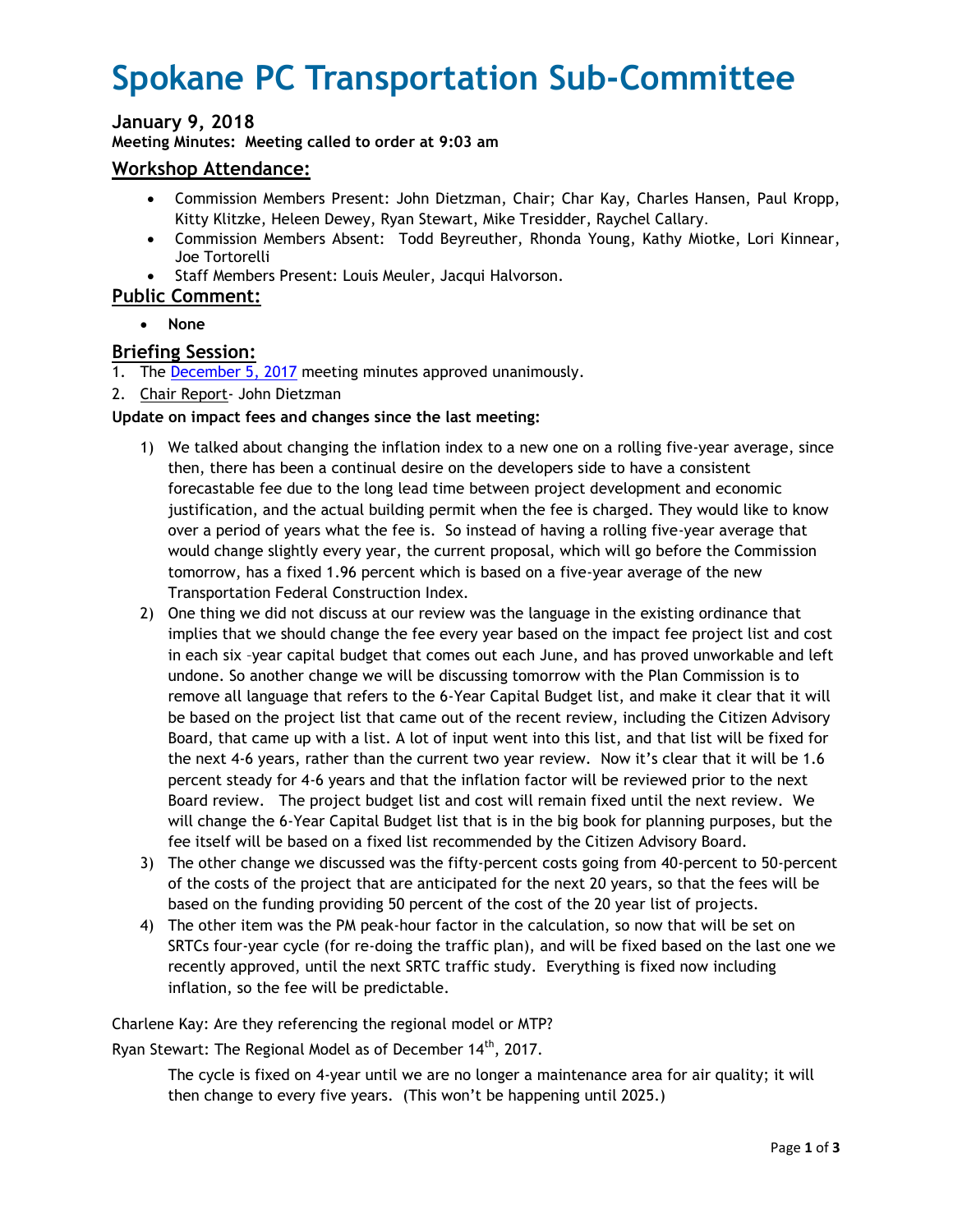John Dietzman: We will have this review every four years; also the Comp Plan update is done every eight years and any changes in the Comp Plan that require changes in the impact fees that would match with a four year review. We haven't been making enough money to pay for all the projects.

There is a web site that can be referred to for all changes that will be updated.

The hearing will be early February; then presented to the City Council later this spring.

- Paul Kropp: I have trouble justifying the addition of the Fish Lake Trail bridge into the South area. This is a regional facility and the cost should be allocated across all districts*.* Paul will send John his proposed recommendation for how he would distribute the costs.
- John Dietzman: I don't' think we have any mechanism for doing this. I will raise this idea for discussion at the next Plan Commission workshop.
- 3. Secretary Report Louis Meuler

#### **NSC Place-making PowerPoint Presentation.**

Louis described the new interactive web site the public can use to comment on Place-making. Neighborhood charrettes will be occurring soon. One will focus on the Children of the Sun trail, which will involve all neighborhoods. The goal is to determine what the public wants to see. Public engagement will be on-going. NSCplace is the web site. Louis would like feedback from the Committee on the times and locations for these public meetings.

4. Council Liaison Report – Lori Kinnear

No Report

- 5. Stakeholder Report
	- **a. Ryan Stewart**

 We are kicking off a couple of exciting studies,and working closely with the City, STA, WSDOT and other stakeholders to discuss the US-195 and I-90 technical study; looking for solutions in those corridors and at the interchange. There are other issues we want to address at these locations and will use a consultant to work through that process in upcoming months.

 The Division Street corridor study from I-90 up to the Division Street Y will also be completed in coordination with WSDOT, the City and STA. We are looking at future opportunities in that corridor, especially when the NSC is fully complete and STAs high performance transit improvements occur.

 SRTC is sponsoring a Workshop 101 in the SRTC office February 11, 1-3 pm for new board members and others to find out how SRTC functions.

- b. **Paul Kropp** indicated Kathy Mioltke will resign as PeTT representative. PETT will rely on Charles Hansen as alternate; PeTT Committee wants to look at traffic safety in response to neighborhood folks concerned about the 25MPH speed limit.
- c. **Charles Hansen**: Last night I attended a traffic calming workshop; they have changed a couple of things: One is that they are not going to require that you get approval of 51 percent of the people within 400-feet of the new sidewalk; you will need to notify the affected land owner and also a renter if you are going to install a sidewalk in front of their house.
	- School Red Light meeting date will be on the web site at the end of this week.
- d. **Heleen Dewey**: Jenny Arnold is the new person on their team. For implementing Walk, Bike Bus 2018 we have been working with the City, SRTC and STA and have decided on an